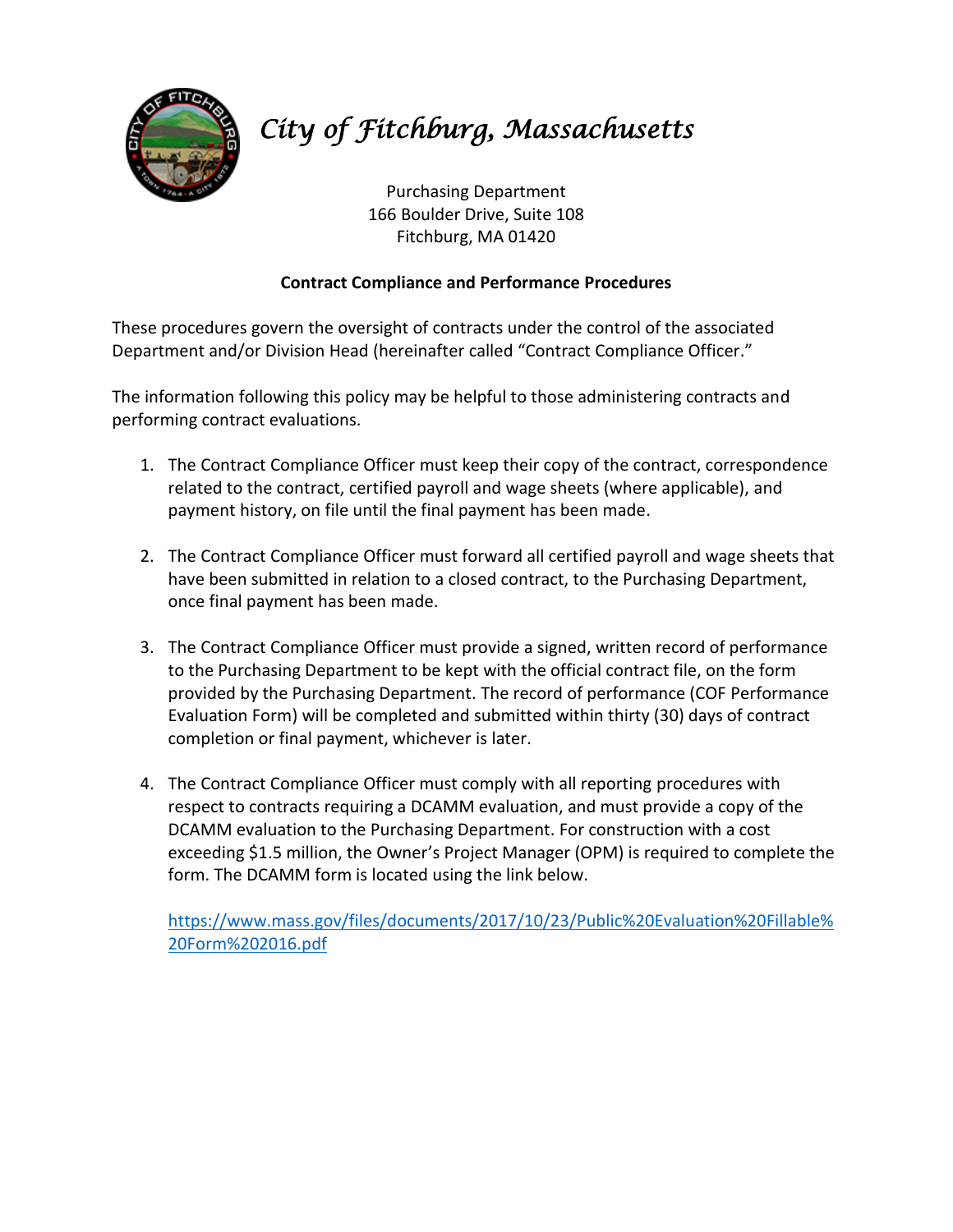## **Contract Performance Monitoring – Best Practices**

The Procurement Office uses the a performance record to gather feedback about goods and services received and contractor performance for a number of reasons, especially for determining responsibility of the contractor to be assigned future work or projects. Documenting and maintaining a contract file are good practices to ensure the delivery is in line with the contract requirements and issues are addressed timely.

Your contract file should contain the following:

- Copy of the contract, including all attachments and amendments
- **Award letter**
- Notice to proceed
- Copies of all correspondence with the contractor
- Notes from meetings
- Documentation of performance issues/complaints/cure letters
- Contract amendments
- **-** Documentation of deliverables
- Weekly Certified Payroll and Statement of Compliance Forms
- **Payment records**
- Contract closeout documentation

Regular communications with the contractor should identify problems in real-time. Dispute resolution is preferable to seeking legal remedies; therefore every effort should be made to identify and address problems as they occur, and in writing. Managing performance documents is especially important where there are disputes, to assess liquidated or actual damages, and in justifying termination for default.

Poor or non-performance should never be accepted. That is why documenting problems is critical when requesting a cure. Acceptable means to resolve disputes include:

- **Informal dispute resolution through collaboration and negotiation**
- Alternative Dispute Resolution
- **Liquidated damages**
- Contract Termination/Cancellation
- Termination without Cause mutual consent of both parties.
- Termination for Convenience contract no longer serves the best interest of the city.
- Termination for Cause failure to perform, failure to deliver on time, or failure to comply with other terms and conditions, failure to remedy deficiencies identified.

Alternatives to termination for default that can be considered include: withholding payment until performance requirements are met, seeking an alternative source of supply, revising the contract or delivery schedule, or re-procuring the product or service.